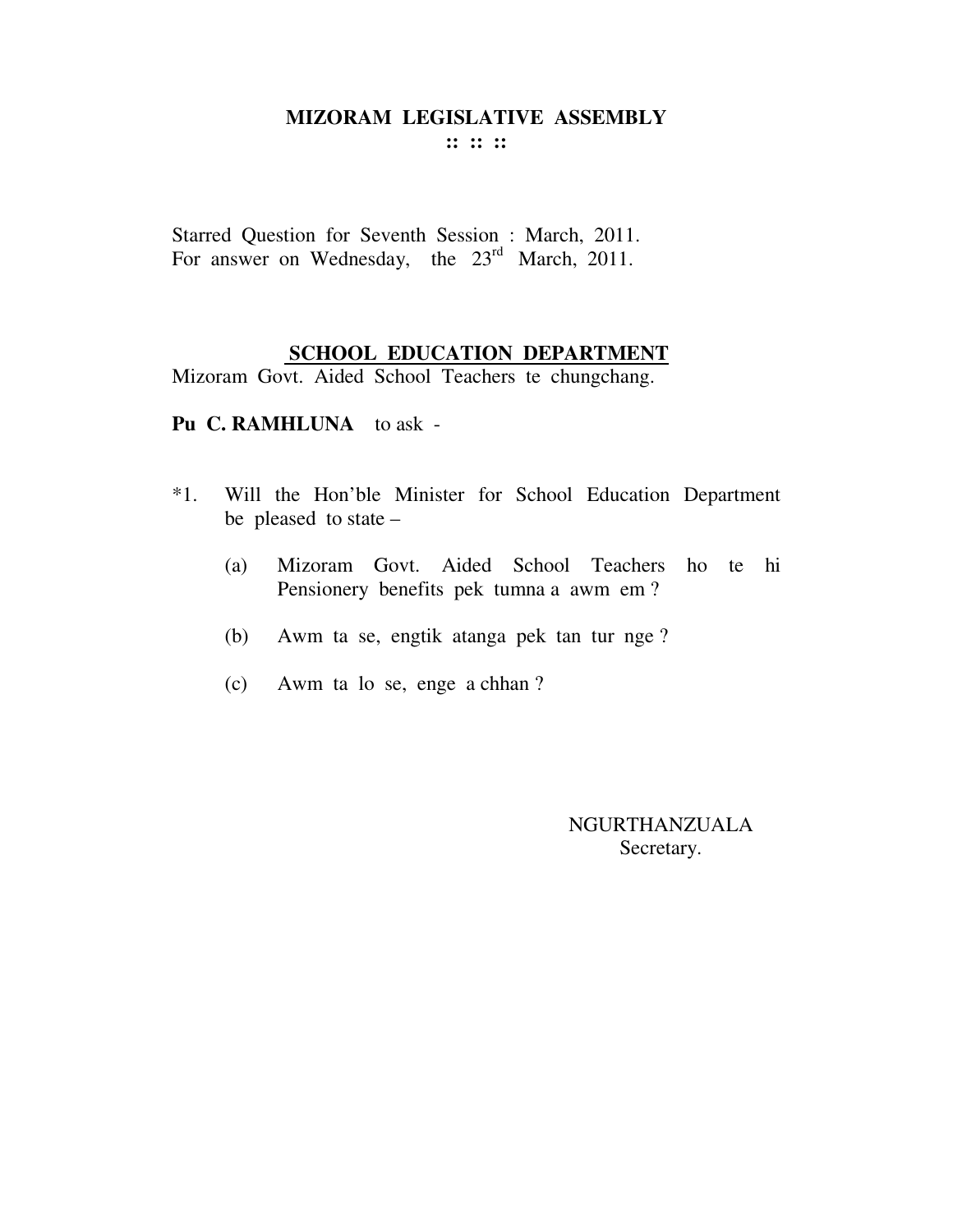**: : : : :** 

Starred Question for Seventh Session : March, 2011. For answer on Wednesday, the 23<sup>rd</sup> March, 2011.

## **SCHOOL EDUCATION DEPARTMENT**

RMSA chungchang.

## **Pu LALDUHOMA** to ask -

- \*2. Will the Hon'ble Minister for School Education Department be pleased to state -
	- (a) RMSA hnuaiah hian Adhoc Grant in Aid School awmsa engzatnge awm?
	- (b) Heng School awmsa a thawktu Headmaster, Teacher leh Grade IV te hi chhawm an niin an service leh pay te humhim sak an ni dawn em?

 NGURTHANZUALA Secretary.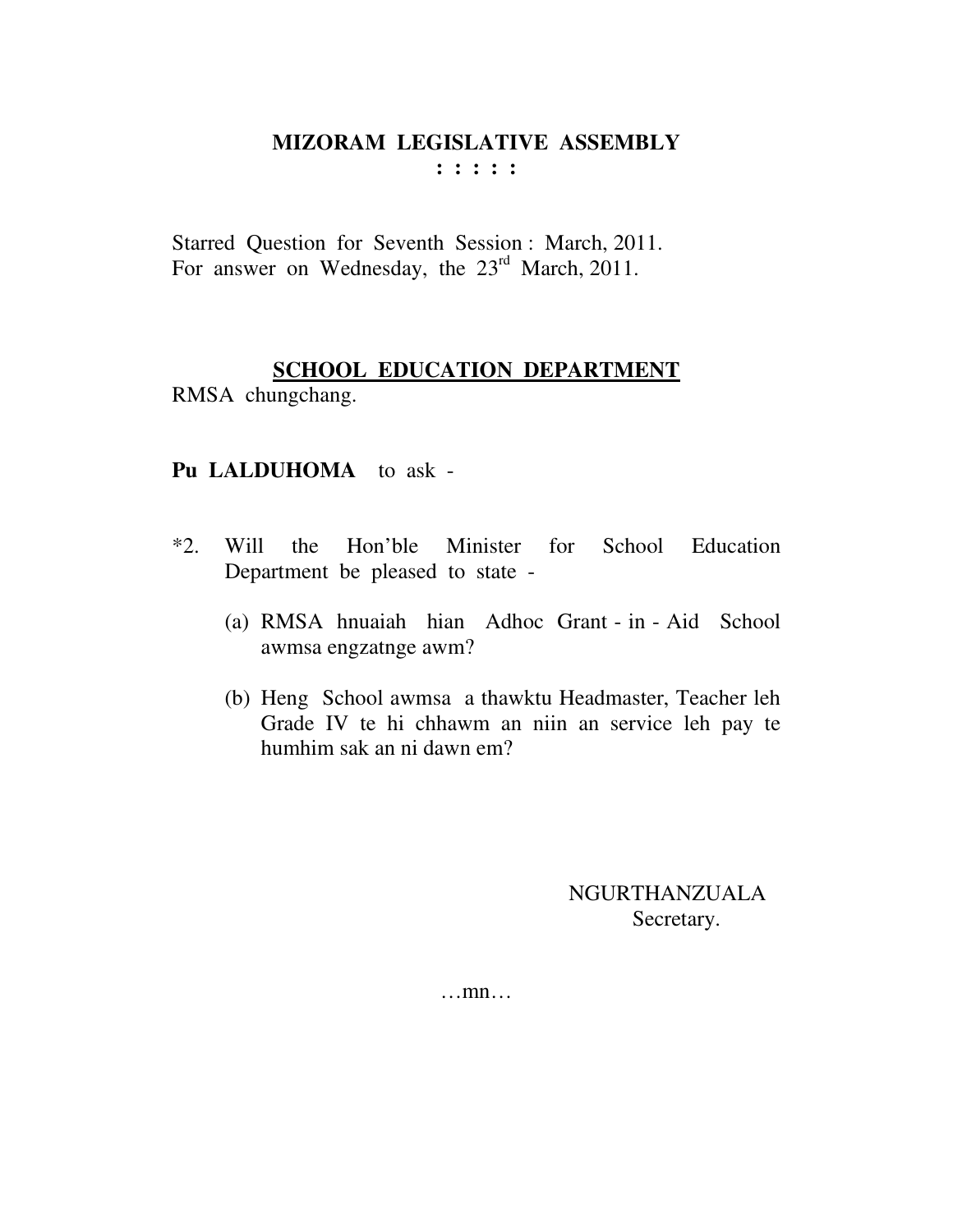Starred Question for Seventh Session: March, 2011. For answer on Wednesday, the 23<sup>rd</sup> March, 2011.

## LAND REVENUE AND SETTLEMENT DEPARTMENT Periodic Patta chungchang.

## Pu B.LALTHLENGLIANA to ask -

 $*3.$ Will the Hon'ble Minister for Land Revenue and Settlement Department be pleased to state -

Tunlai hian Periodic Patta 304 / 1976 area chhungah midang dik lo taka pek tumna a awm em?

> **NGURTHANZUALA** Secretary.

 $\dots$ mn $\dots$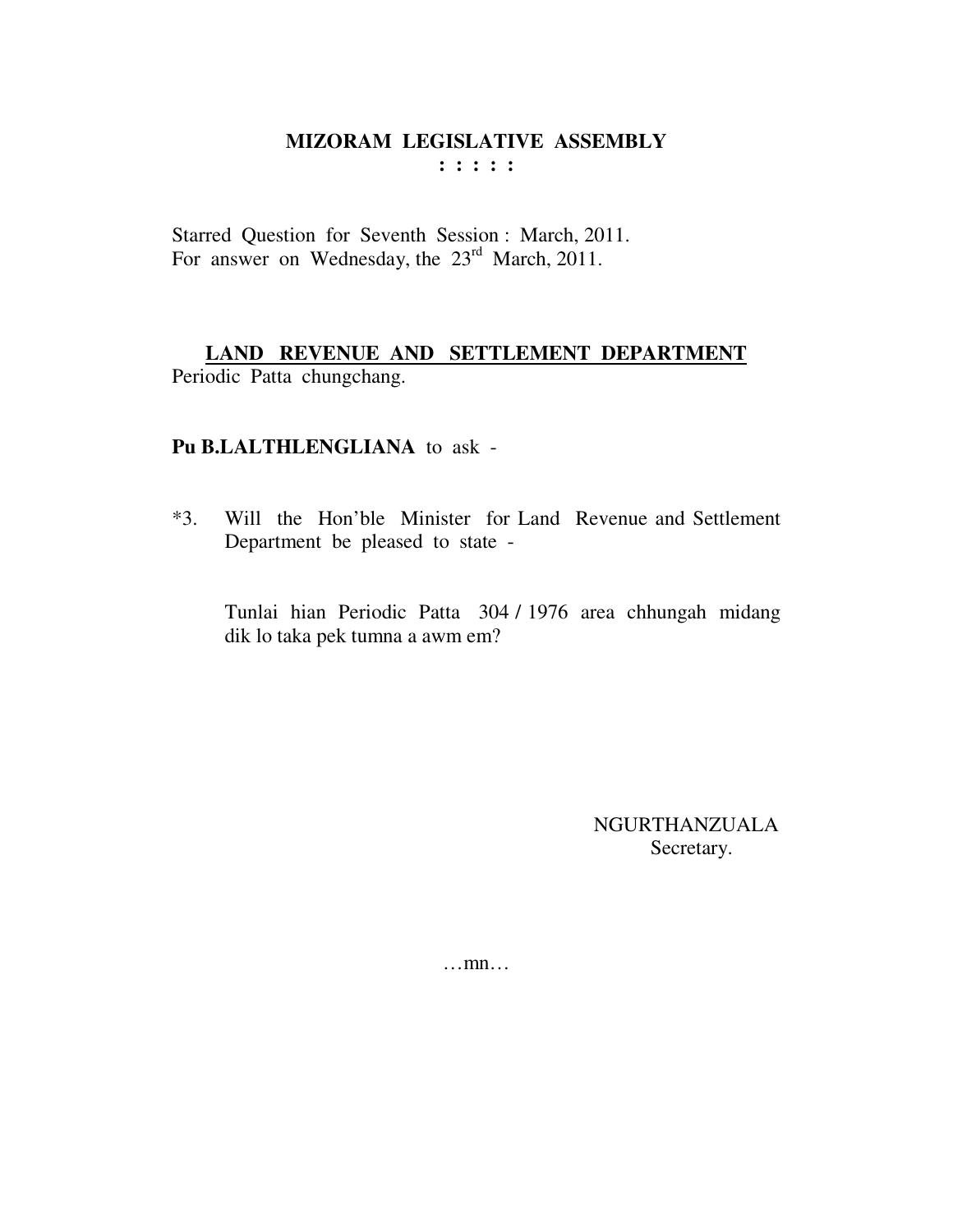**:: :: ::** 

Starred Question for Seventh Session : March, 2011. For answer on Wednesday, the 23<sup>rd</sup> March, 2011.

## **LOCAL ADMINISTRATION DEPARTMENT**

High Mast leh Street Light dah chungchang.

#### **Pu LALDUHOMA** to ask -

- \*4. Will the Hon'ble Minister for Local Administration Department be pleased to state –
	- (a) Chawnpui Sport Complex-ah hian High Mast dah tum a ni em ?
	- (b) Tuivamit area-ah hian Street light dah belh tumna a awm em ?

NGURTHANZUALA Secretary.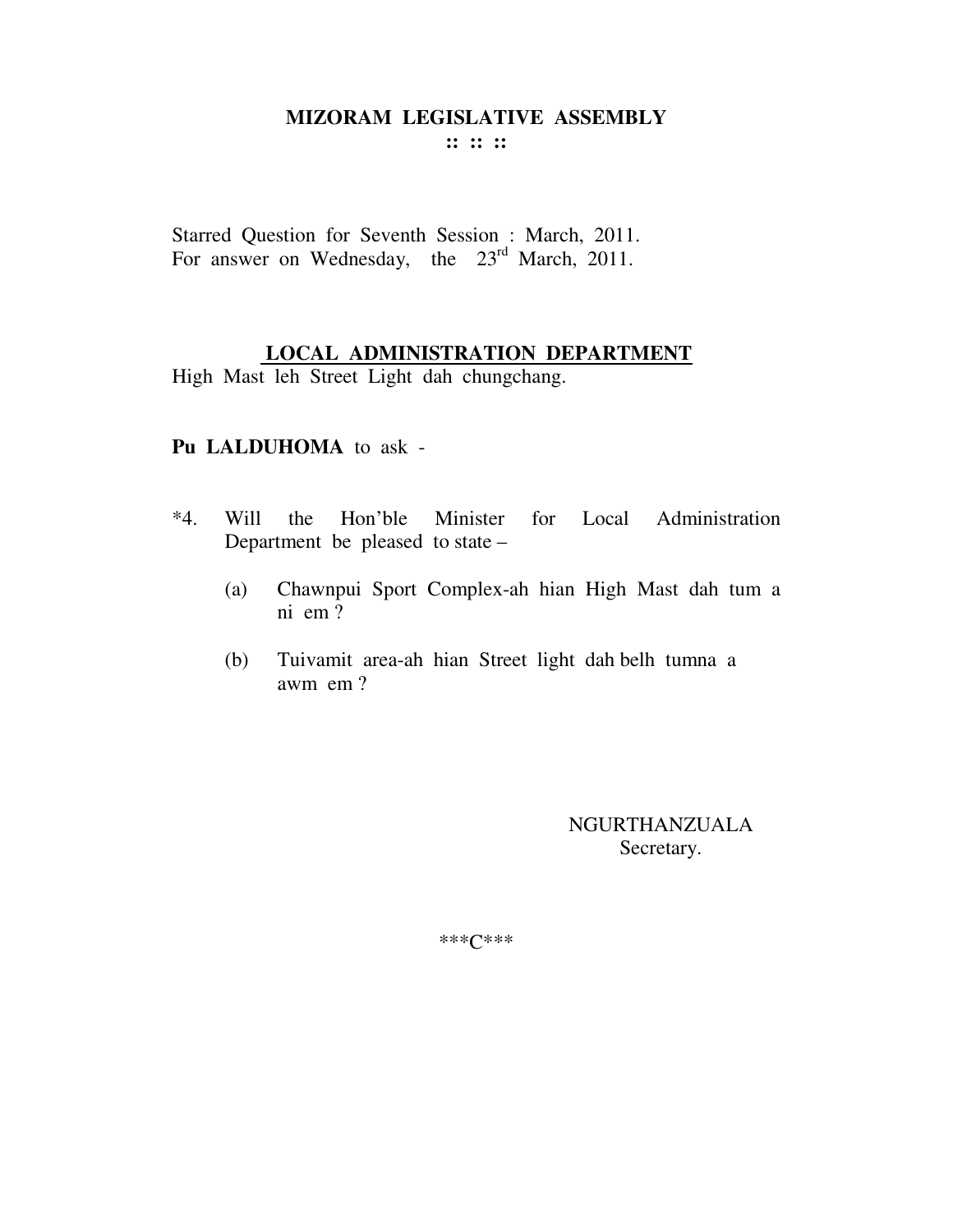: : : : :

Starred Question for Seventh Session: March, 2011. For answer on Wednesday, the 23<sup>rd</sup> March, 2011.

### SOIL & WATER CONSERVATION DEPARTMENT

Hmunphiah Trade thlangtute chungchang.

## Pu K. LALRINTHANGA to ask -

 $*5.$ Will the Hon'ble Minister for Soil & Water Conservation Department be pleased to state -

NLUP a hmunphiah Trade thangtute thar chhuah dah nan Godown khaw hrang hrangah sak tumna a awm em?

> **NGURTHANZUALA** Secretary.

 $\dots$  mn $\dots$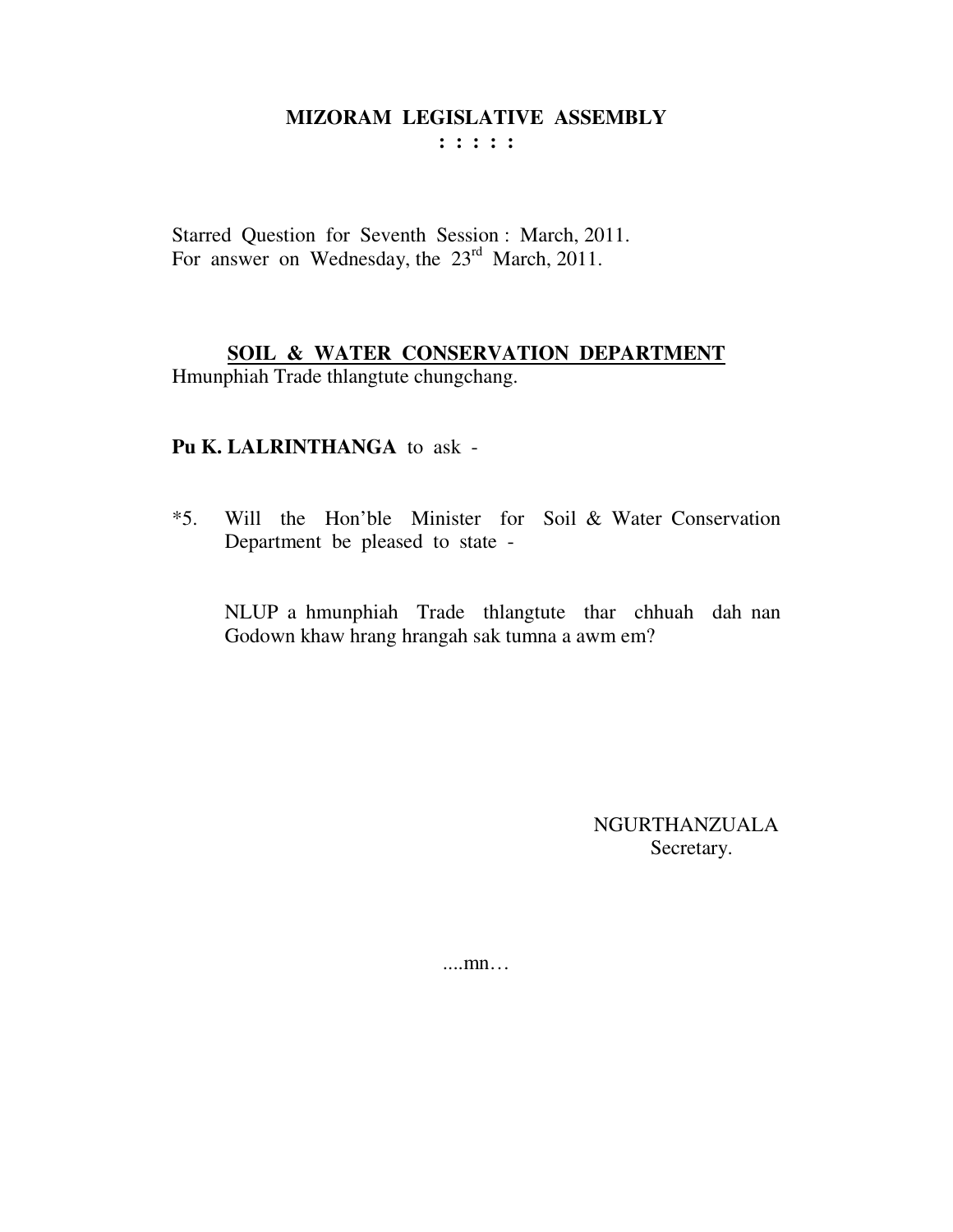Starred Question for Seventh Session : March, 2011. For answer on Wednesday, the 23<sup>rd</sup> March, 2011.

#### **FINANCE DEPARTMENT**

State Finance Commission chungchang.

#### Pu C. RAMHLUNA to ask -

- \*6. Will the Hon'ble Minister for Finance Department be pleased to state –
	- (a) State Finance Commission hi din a ni tawh em ?
	- (b) Din tawh a nih chuan tute nge an members te?
	- (c) Din a la nih loh chuan enge a chhan ni a, engtikah nge din a nih ang ?

NGURTHANZUALA Secretary.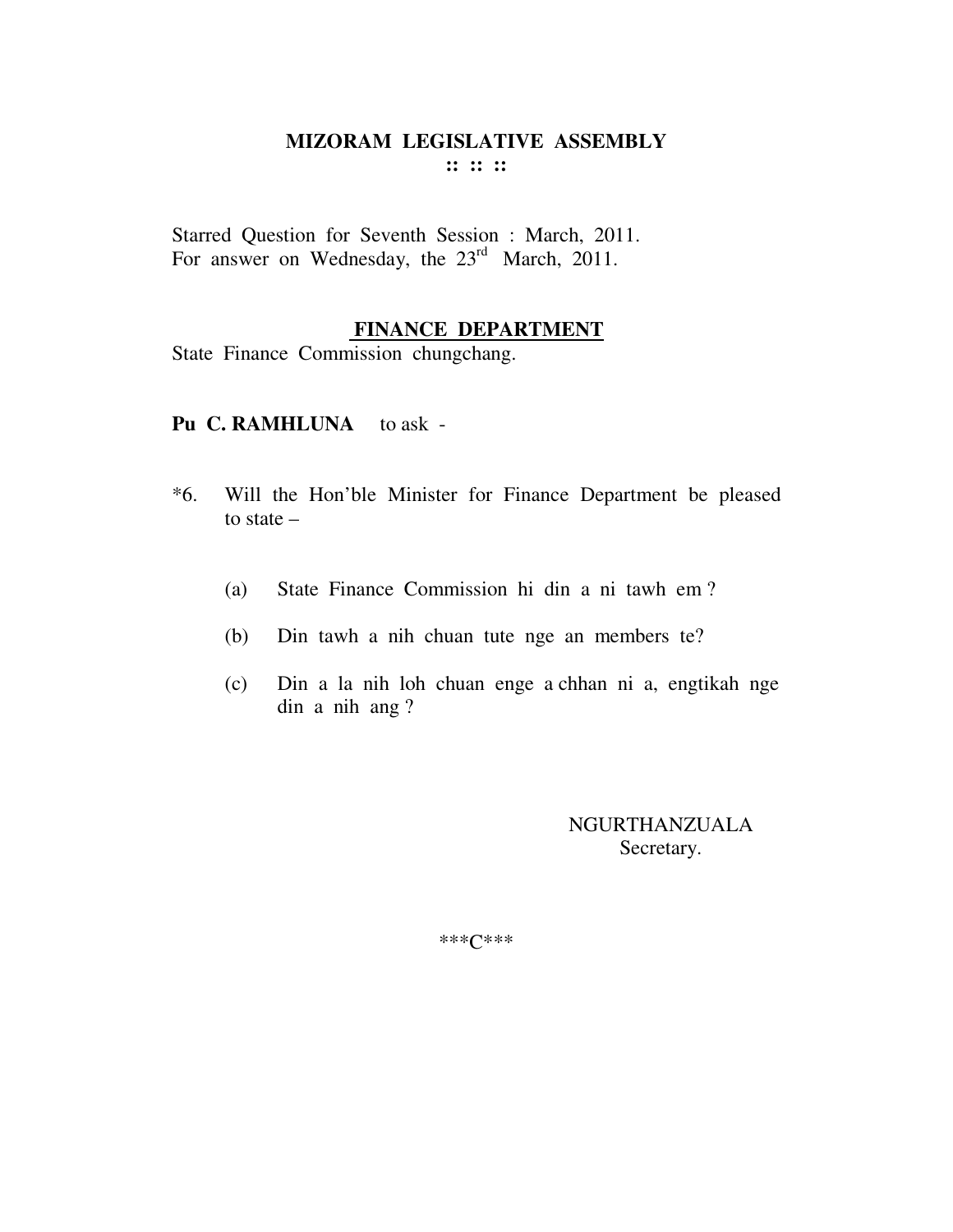Starred Question for Seventh Session : March, 2011. For answer on Wednesday, the  $23<sup>rd</sup>$  March, 2011.

#### **RURAL DEVELOPMENT DEPARTMENT** BRGF chungchang.

#### **Pu K. LIANTLINGA** to ask -

- \*7. Will the Hon'ble Minister for Rural Development Department be pleased to state –
	- (a) Backward Region Grant Fund (BRGF) hnuai (scheme) ah hian Mizoram Sawrkar hian sum engzatnge a hmuh tawh ? (2009-2010-2011)
	- (b) BRGF scheme a hnathawh te hi tender hmanga pek a ni em ?

NGURTHANZUALA Secretary.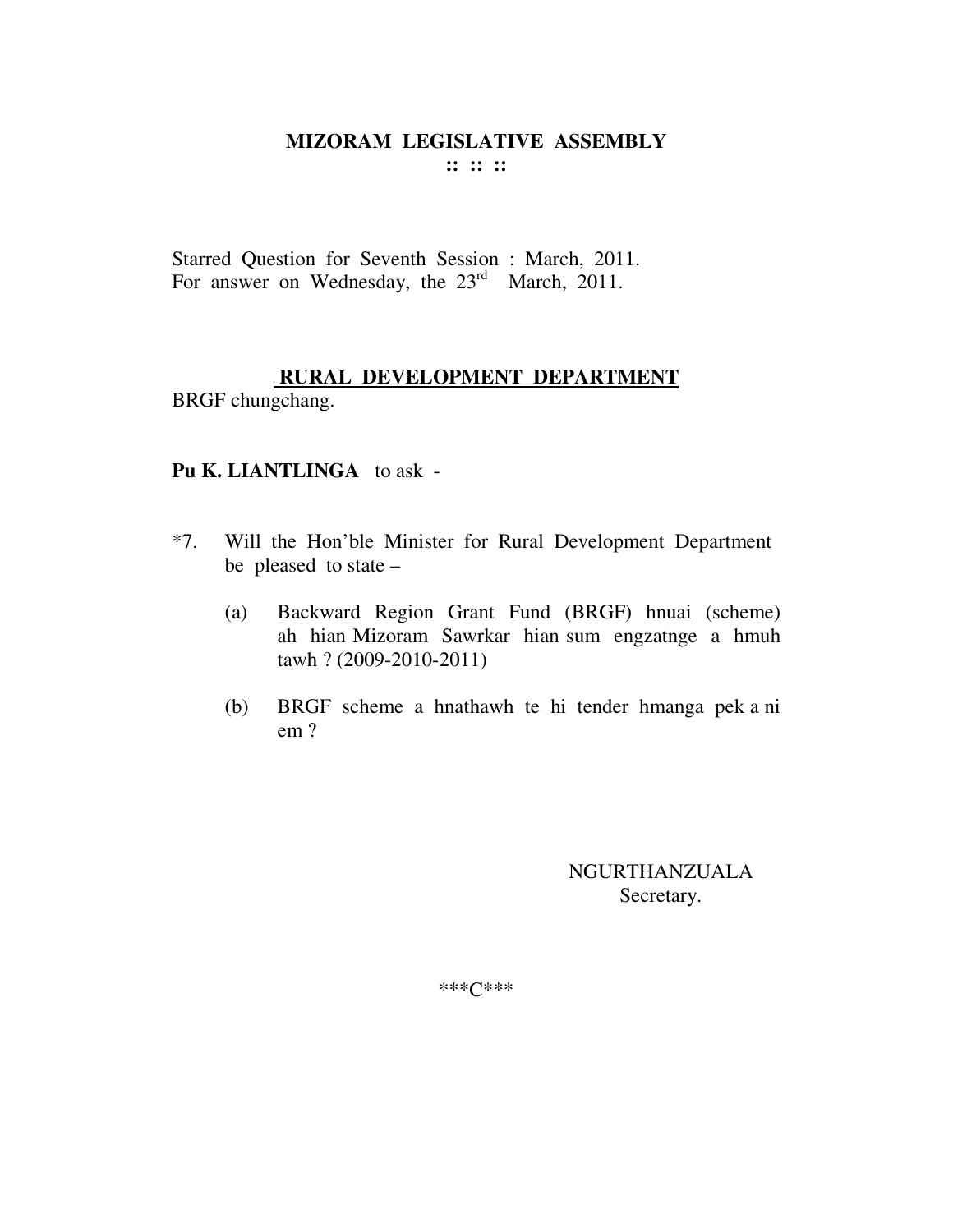Starred Question for Seventh Session : March, 2011. For answer on Wednesday, the 23<sup>rd</sup> March, 2011.

## **PUBLIC WORKS DEPARTMENT**

Mualkhang kawng chungchang.

## **Pu HMINGDAILOVA KHIANGTE** to ask -

\*8. Will the Hon'ble Minister for Public Works Department be pleased to state -

NH-54 atanga Mualkhang kawng hi Black Top tumna a awm em?

NGURTHANZUALA Secretary.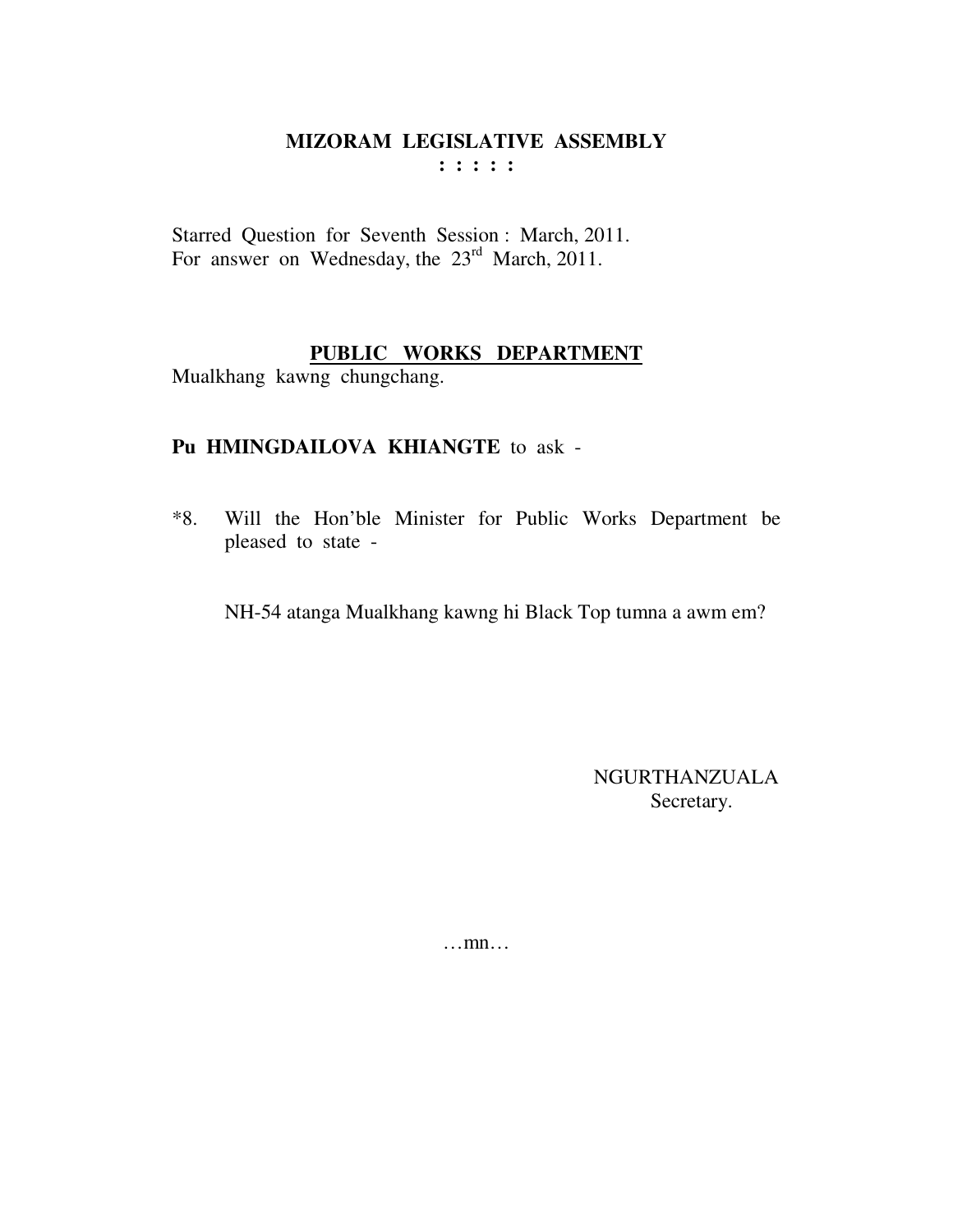Starred Question for  $7<sup>th</sup>$  Session : March, 2011. For answer on Wednesday, the 23<sup>rd</sup> March, 2011.

#### **SCHOOL EDUCATION DEPARTMENT**

Zirtirtu lak chungchang

#### **Pu R.L. PIANMAWIA** to ask –

- \*9. Will the Hon'ble Minister for School Education Department be pleased to state –
	- (a) Zirtirtu lak dawnin a mamawhna khua (School) mi ngei qualified lak theih a ni em ?
	- (b) Zirtirtu mawmawhna sub-division chhung bik tan dilna hawn bik theih dan a awm em ?

NGURTHANZUALA Secretary

….nt…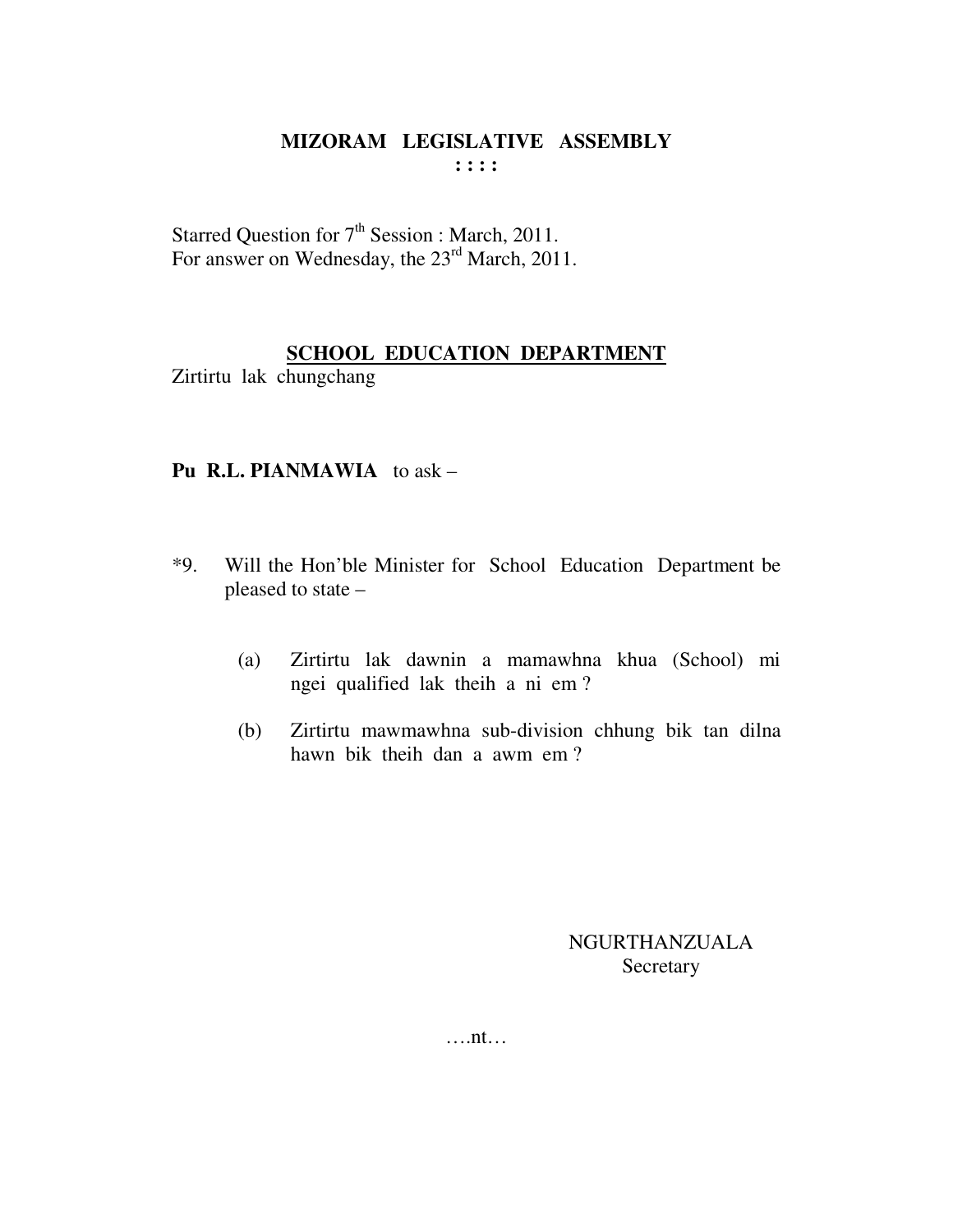Starred Question for  $7<sup>th</sup>$  Session : March, 2011. For answer on Wednesday, the 23<sup>rd</sup> March, 2011.

#### **SPORTS & YOUTH SERVICES DEPARTMENT**

Rajiv Gandhi Stadium chungchang

### **Pu LALTHANSANGA** to ask –

- \*10. Will the Hon'ble Minister for Sports & Youth Services Department be pleased to state –
	- a) Rajiv Gandhi Memorial Stadium sak lai mek hi eng chena thui nge kalpui a nih tawh ?
	- b) Sum sen tawh zat engzatnge ?
	- c) Engtikah nge peih tum a nih ?

NGURTHANZUALA Secretary

….h…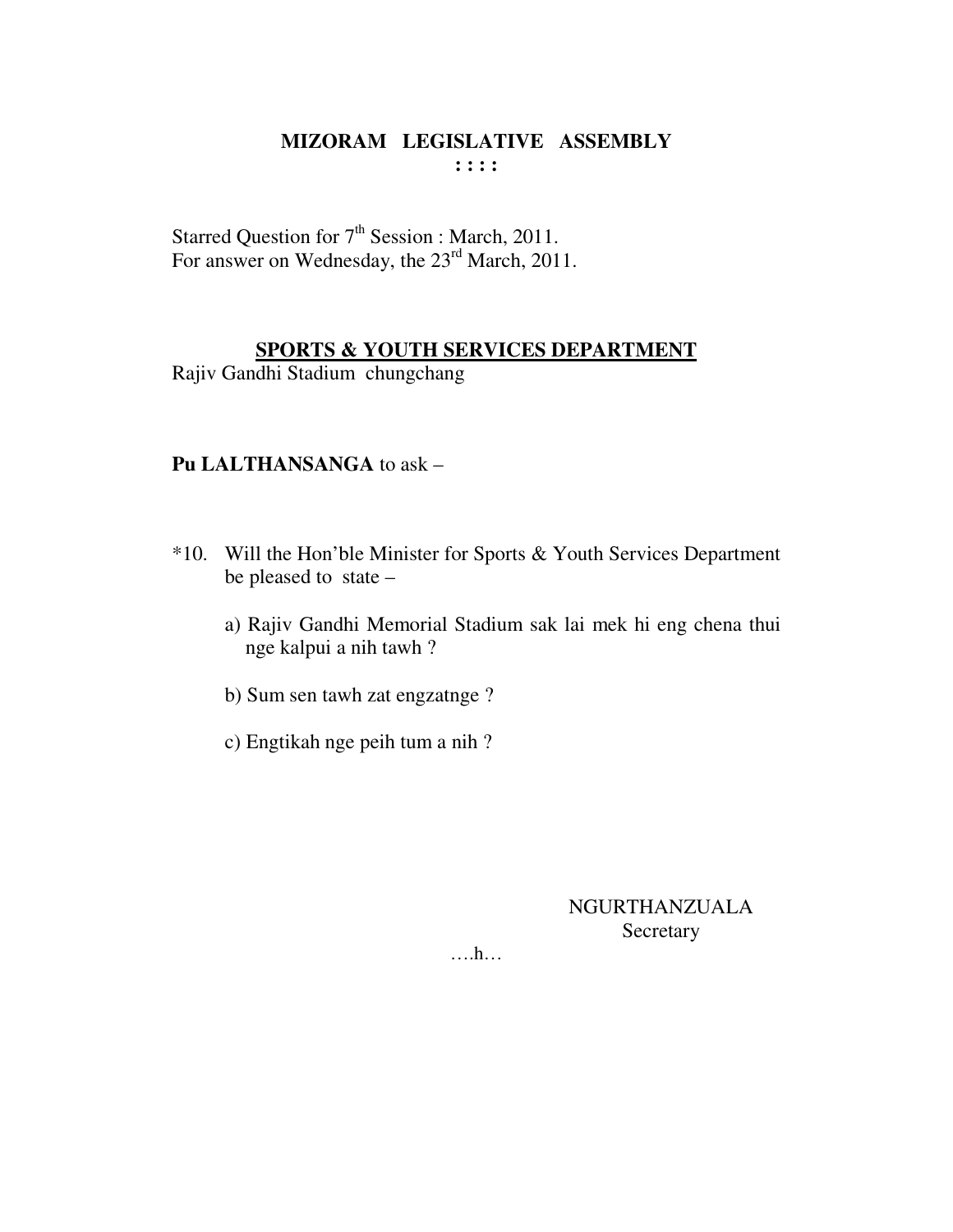Starred Question for  $7<sup>th</sup>$  Session : March, 2011. For answer on Wednesday, the 23<sup>rd</sup> March, 2011.

## **PUBLIC WORKS DEPARTMENT**

Keitum to Artahkawn kawng chungchang

## **Pu LALTHANSANGA** to ask –

- \*11. Will the Hon'ble Minister for Public Works Department be pleased to state –
	- (a) Keitum to Artahkawn Black topping thawh mek hi eng huna zawh tur nge ?
	- (b)Contractor te hi min hrilh thei em ?
	- (c) Black topping hi eng anga thawh tur nge ? (By Machine or By Manual).

## NGURTHANZUALA Secretary

….nt…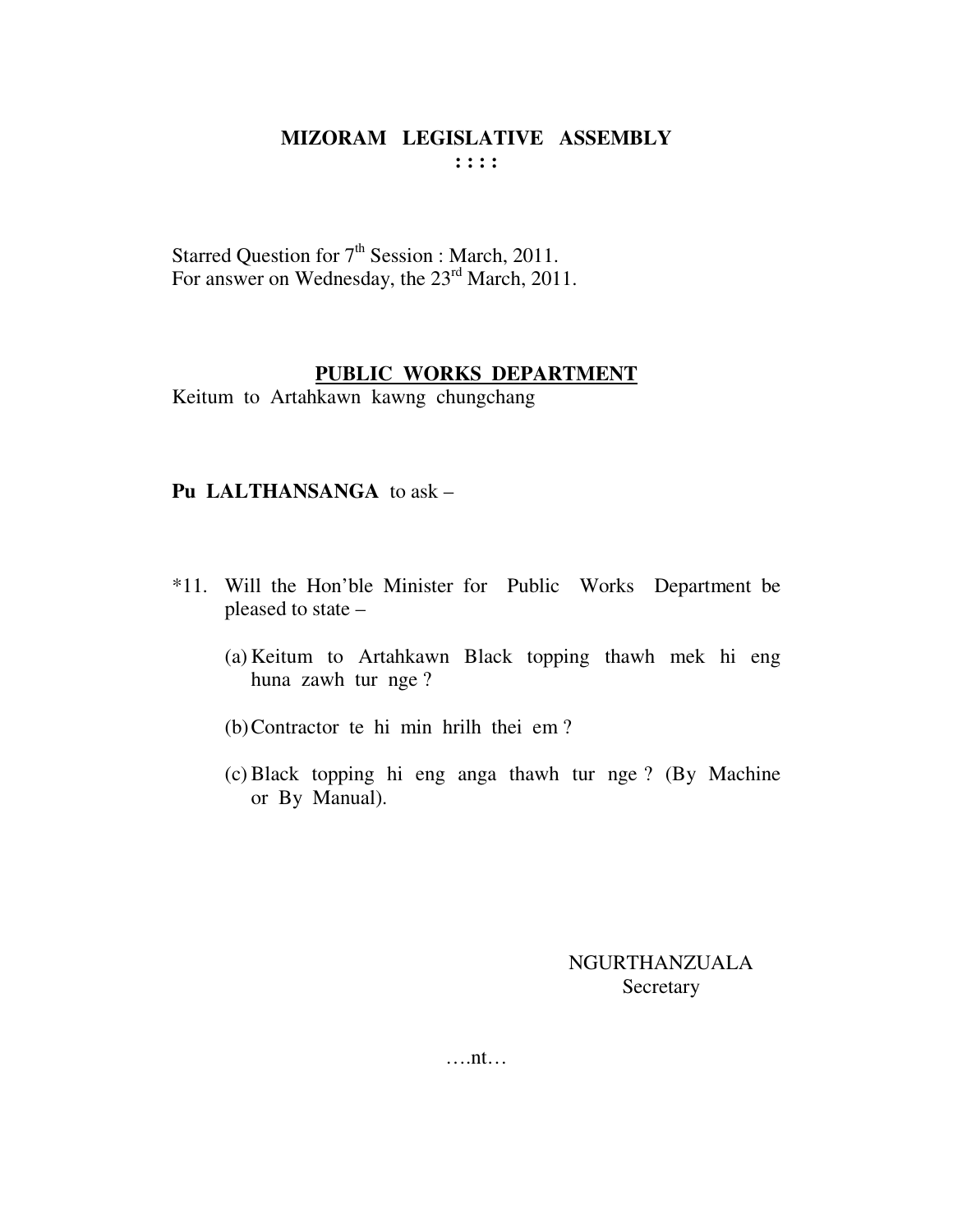**: : : : :** 

Starred Question for Seventh Session : March, 2011. For answer on Wednesday, the 23<sup>rd</sup> March, 2011.

#### **SPORTS & YOUTH SERVICES DEPARTMENT**

Sports Department hmalakna chungchang.

#### **Pu R.L PIANMAWIA** to ask -

- \*12. Will the Hon'ble Minister for Sports & Youth Services Department be pleased to state
	- a) Sports Department hmalakna lawmawm tak zingah 7<sup>th</sup> Tuivawl Assembly Constituency atan ruahmanna thar a awm em?
	- b) PYKKA atanga khawtin Play Ground siamsakna tur hi engtikah nge tan anih dawn?

NGURTHANZUALA Secretary.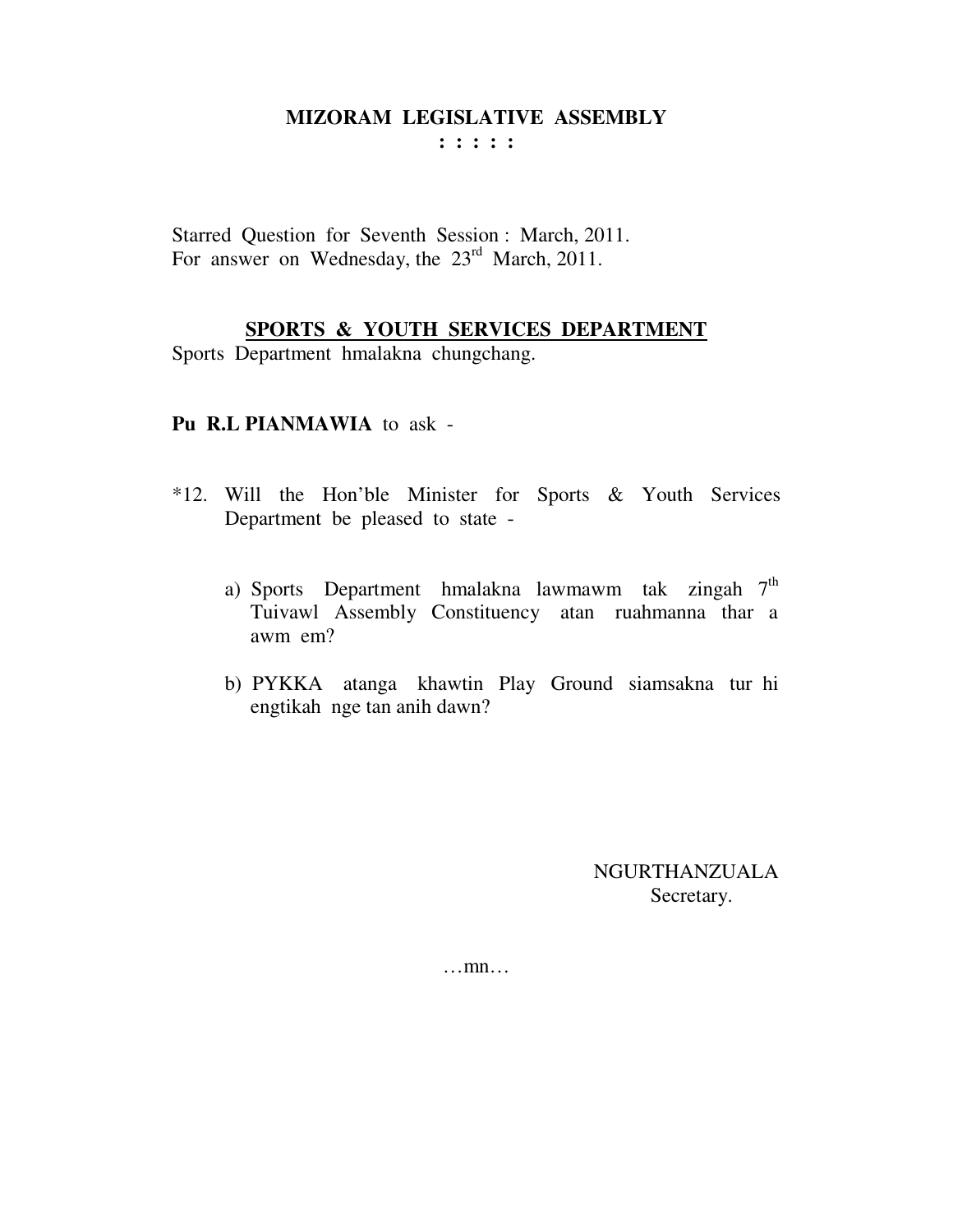**:: :: ::** 

Starred Question for Seventh Session : March, 2011. For answer on Wednesday, the 23<sup>rd</sup> March, 2011.

#### **AGRICULTURE DEPARTMENT**

Buh thar chungchang.

#### **Pu C. RAMHLUNA** to ask -

- \*13. Will the Hon'ble Minister for Agriculture Department be pleased to state –
	- (a) Kum 2011 hi buh thar tam kum atan puan a ni em ?
	- (b) Engzatnge thar chhuah kan tum ?
	- (c) Chumi tipuitling tur chuan eng angin nge Sawrkarin tan a lak ?

NGURTHANZUALA Secretary.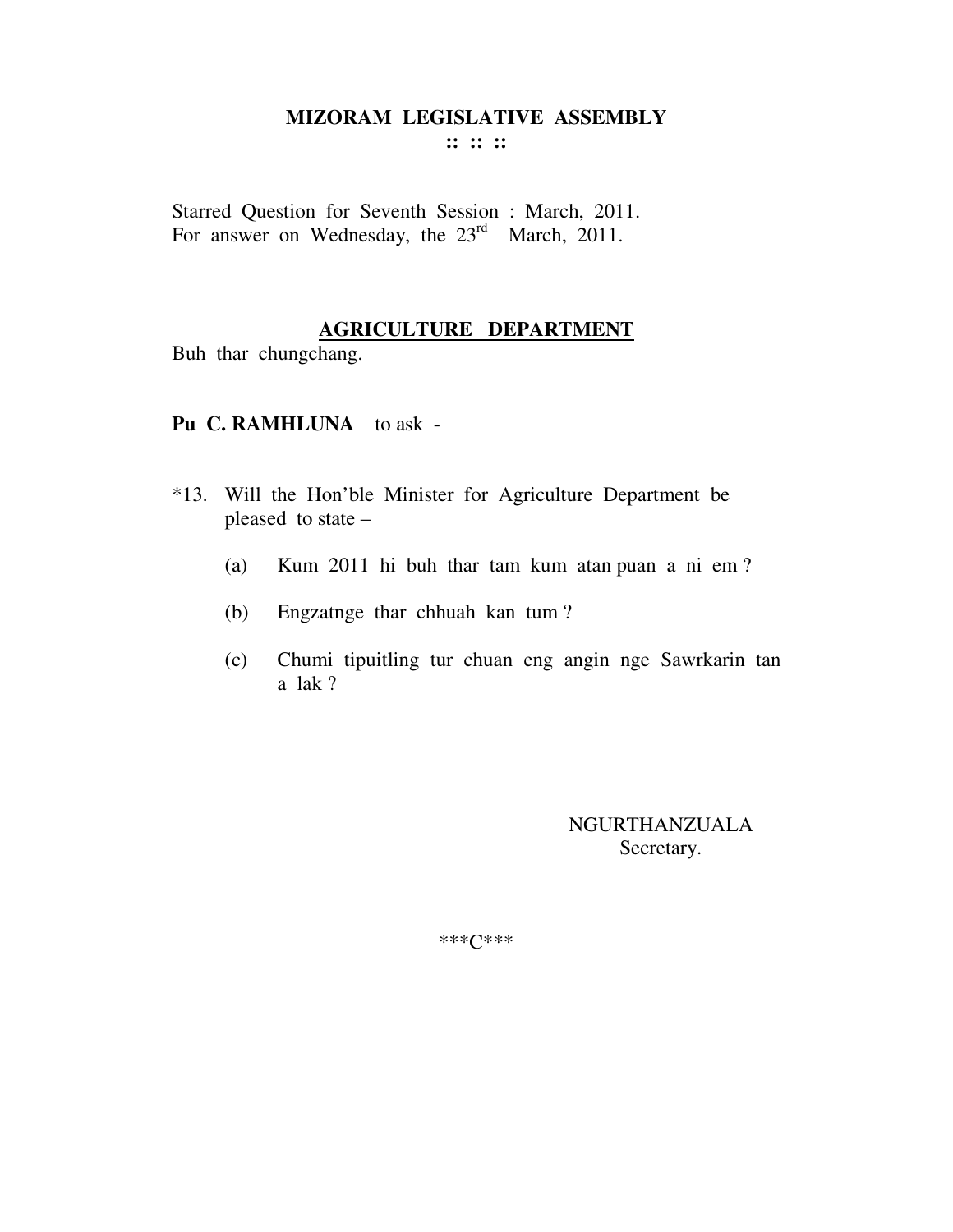**: : : : :** 

Starred Question for Seventh Session : March, 2011. For answer on Wednesday, the 23<sup>rd</sup> March, 2011.

## **PUBLIC HEALTH ENGINEERING DEPARTMENT**

Reservoir siam leh Private Connection pek chungchang.

## **Pu LALDUHOMA** to ask -

- \*14. Will the Hon'ble Minister for Public Health Engineering Department be pleased to state
	- a) Sakawrtuichhunah Reservoir siam a ni tawh em?
	- b) Tanhril, Tuivamit, Sakawrtuichhun leh Rangvamual ah te hian Private Connection pek a ni ve dawn tawh em?

NGURTHANZUALA Secretary.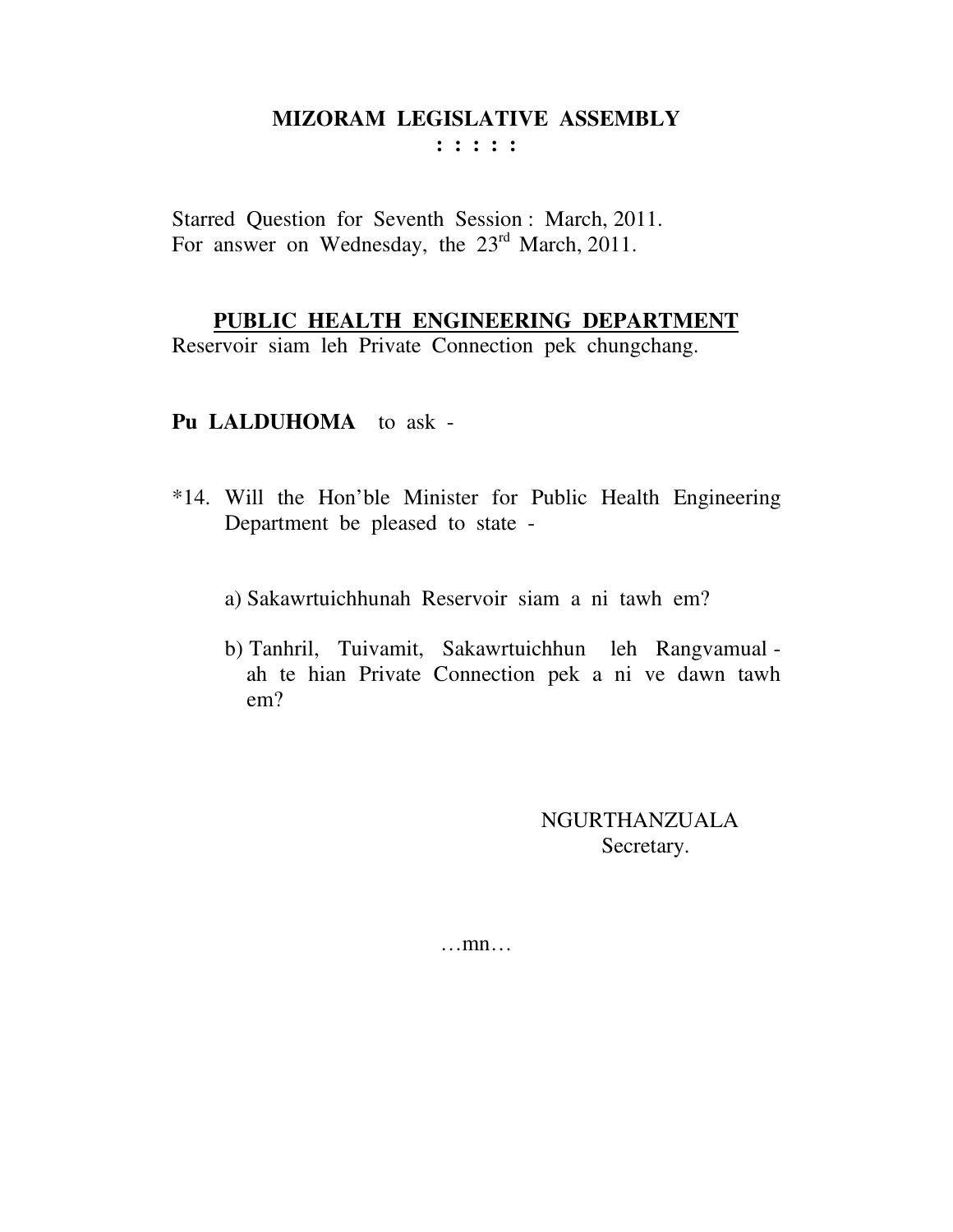**:: :: ::** 

Starred Question for Seventh Session : March, 2011 For answer on Wednesday, the 23<sup>rd</sup> March, 2011.

#### **HOME DEPARTMENT**

Trailor lei chungchang.

#### **Pu LALDUHOMA** to ask –

\*15. Will the Hon'ble Minister for Home Department be pleased to state –

Mizoram Sorkar in Bomb phurhna tur Trailor a lei em ?

- a) A lei chuan –
- b) Engtikah nge a lei ?
- c) Engzatnge a lei ?
- d) Engzat man nge ?
- e) Tunah khawnge a awm ?
- f) Hman tangkai a ni em ?

NGURTHANZUALA Secretary

…mr…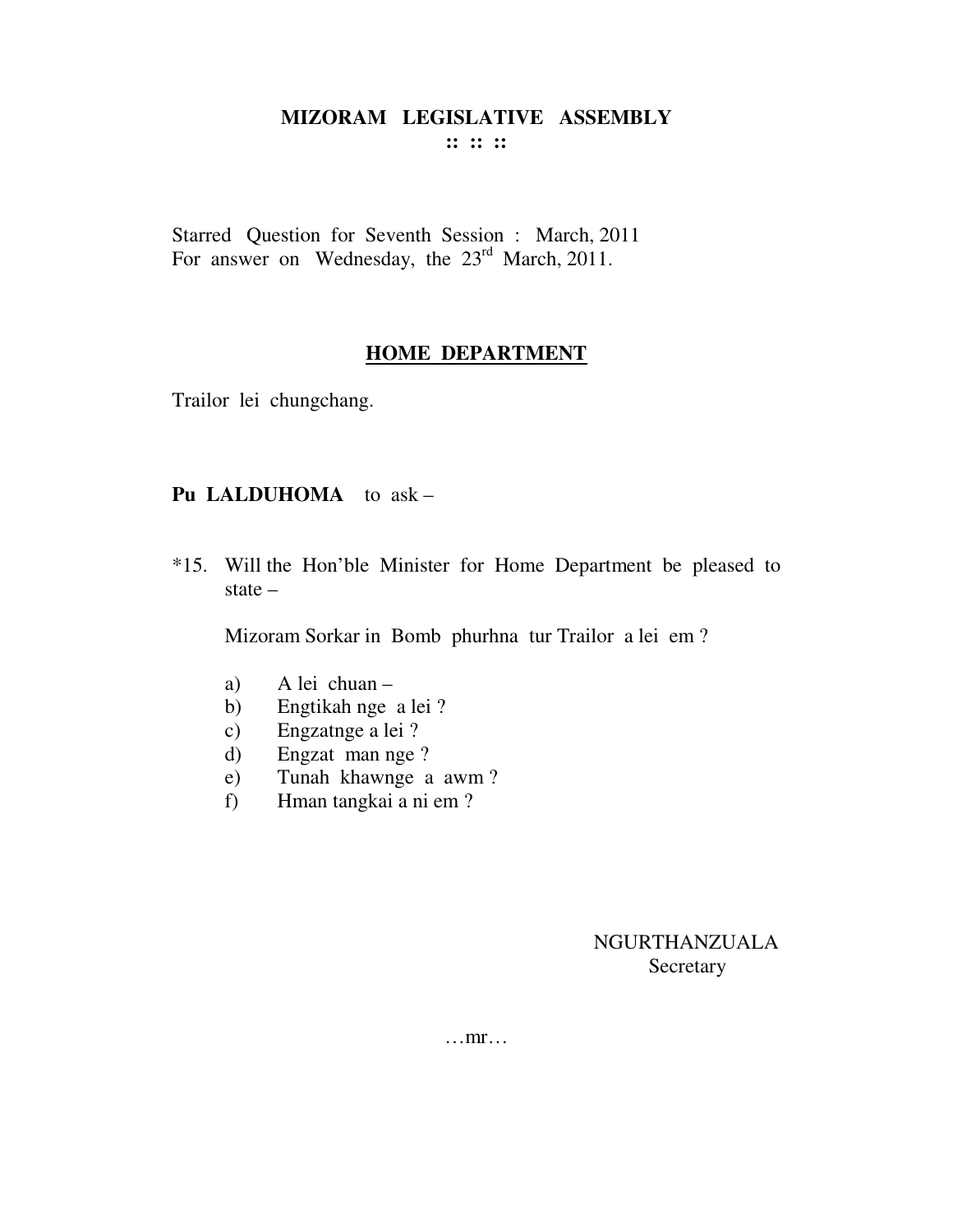Starred Question for 7<sup>th</sup> Session : March, 2011. For answer on Wednesday, the  $23<sup>rd</sup> March, 2011$ .

#### PUBLIC WORKS DEPARTMENT

Saiha District Deputy Commissioner Office chungchang

#### **Pu P.P. THAWLA** to  $ask -$

- \*16. Will the Hon'ble Minister for Public Works Department be pleased to state -
	- (a) Saiha District Deputy Commissioner Office sak tur Detail Plan and Estimate theh luh tawh kha engnge a dinhmun ni tawh?
	- (b) Sum engzata ruahman nge a nih?

**NGURTHANZUALA** Secretary

 $\dots$ nt $\dots$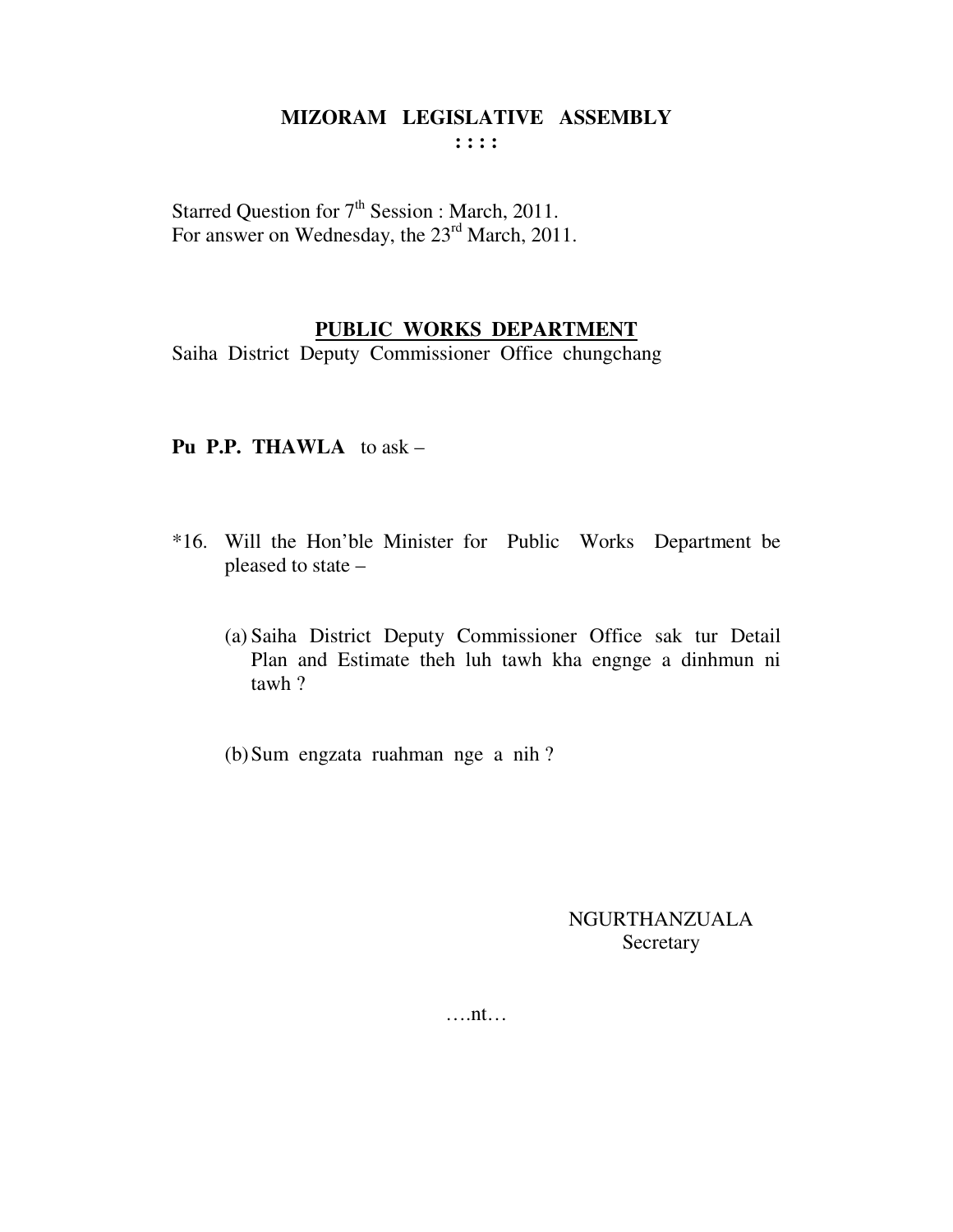Starred Question for 7<sup>th</sup> Session : March, 2011. For answer on Wednesday, the  $23<sup>rd</sup>$  March, 2011.

## **SCHOOL EDUCATION DEPARTMENT**

Kawlbem High School khar chungchang

#### **Pu B. LALTHLENGLIANA** to ask –

\*17. Will the Hon'ble Minister for School Education Department be pleased to state –

 Kawlbem High School Ni 14.2.2011 atanga Ni 28.2.2011 thleng khar hi engnge a chhan sorkarin a hria em ?

> NGURTHANZUALA Secretary

….nt…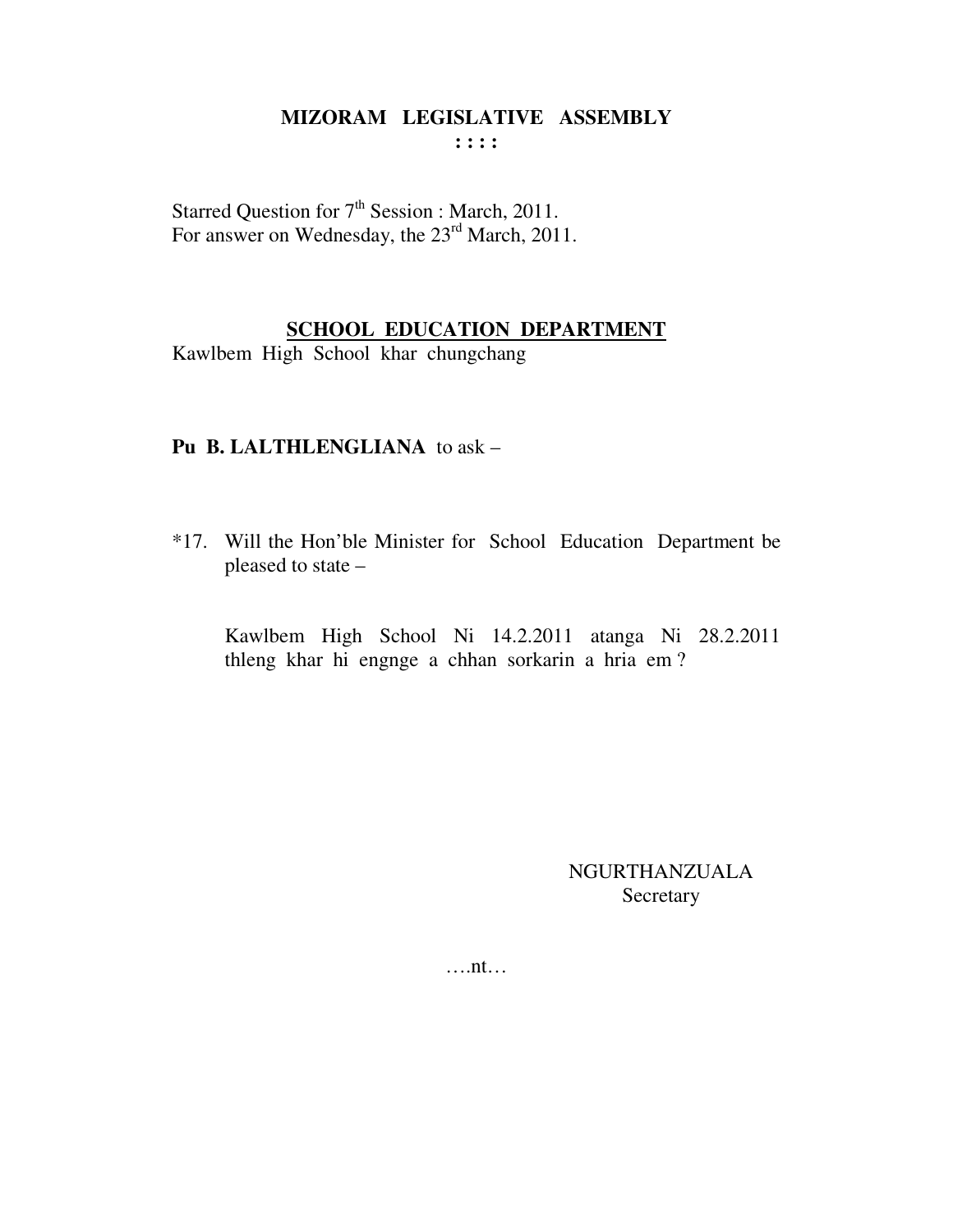Starred Question for 7<sup>th</sup> Session : March, 2011. For answer on Wednesday, the 23<sup>rd</sup> March, 2011.

## **TOURISM DEPARTMENT**

Consultancy firm thlan chungchang

#### Pu LALTHANSANGA to ask -

- \*18. Will the Hon'ble Minister for Tourism Department be pleased to state  $$ 
	- a) Mizoramin Eco-Tourism a hma kan sawn theih nan a Consultancy firm thlan a nei tawh em?
	- b) Neita se a hming min hrilh thei em?

NGURTHANZUALA Secretary

 $\dots h\dots$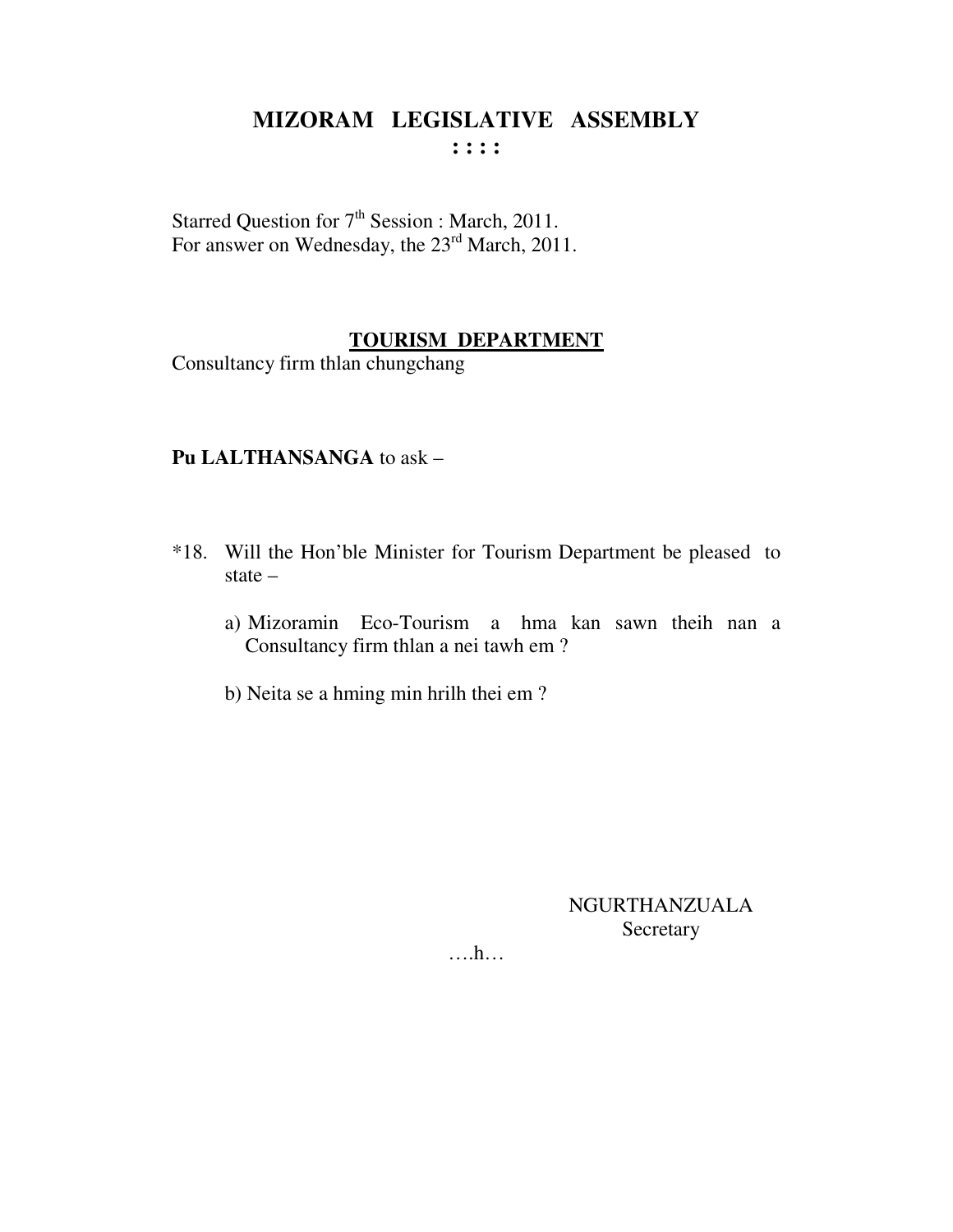Starred Question for  $7<sup>th</sup>$  Session : March, 2011. For answer on Wednesday, the 23<sup>rd</sup> March, 2011.

#### **PUBLIC WORKS DEPARTMENT**

Ramrikawn-Sahuan leh Zohnuai-Ropaiabawk inkar kawng chungchang

#### **Pu LALDUHOMA** to ask –

- \*19. Will the Hon'ble Minister for Public Works Department be pleased to state –
	- a) Ramrikawn leh Sahuan inkar kawng siamna atana sum hman bang engzatnge la awm ?
	- b) Hna hi engtikahnge chhunzawm a nih dawn ?
	- c) Zohnuai to Ropaiabawk inkar, University kawng hi tun aia changtlung zawka siam tum a ni em ?

NGURTHANZUALA Secretary

….h…